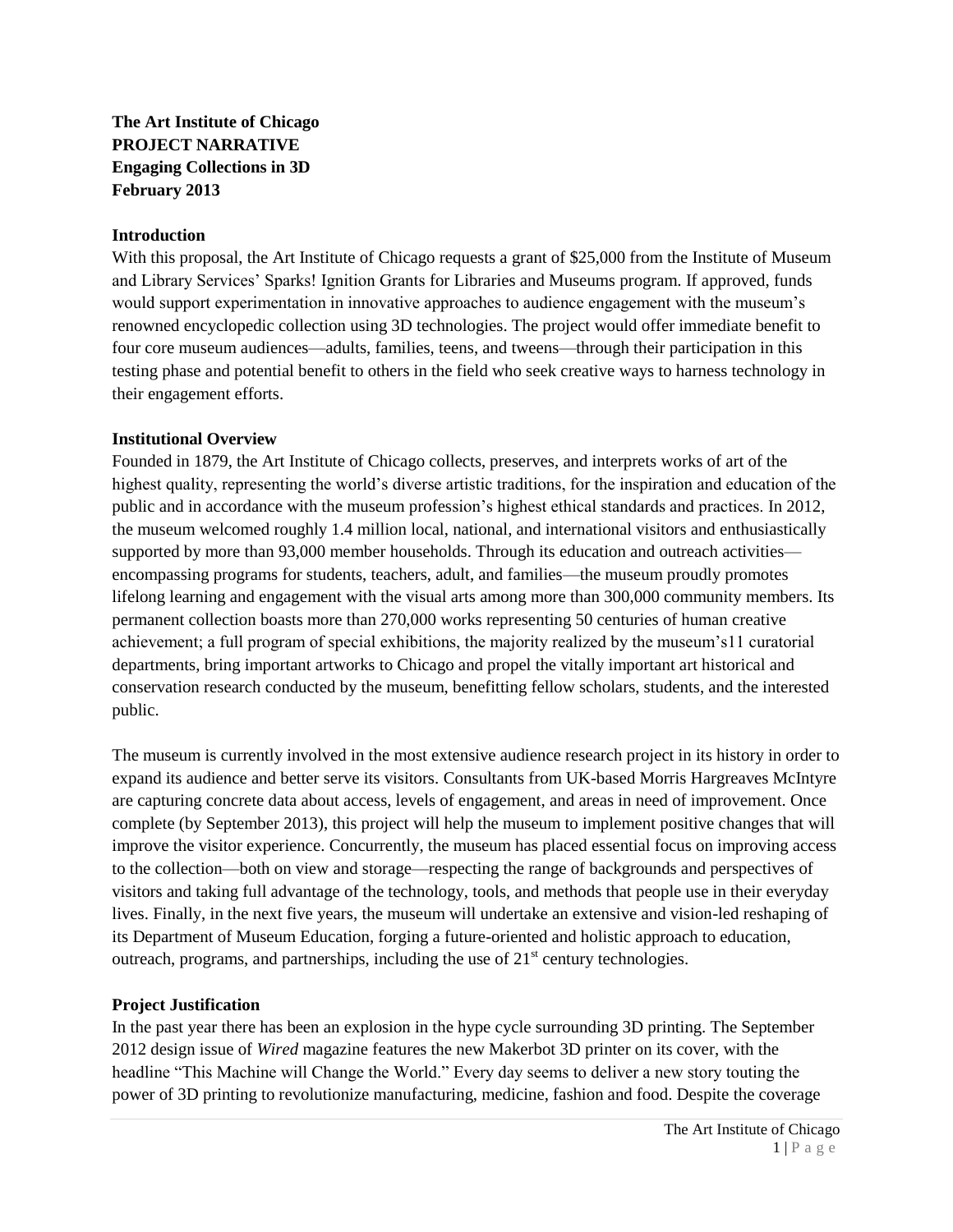and intrigue, this technology and its specific museum applications are compelling, but as yet unevaluated. From conservation to education, collections access to exhibition planning, a 3D production ecosystem that is broadly accessible both in cost and ease of use makes this technology of particular and immediate interest to museums.

### *Collections Engagement with 3D*

Though the use of 3D technologies can be applicable to museums in a variety of areas such as exhibition planning, conservation and scholarly access, this project proposal is specifically interested in evaluating the potential impact of 3D technologies in terms of broader audience engagement with museum collections. The 3D production ecosystem can be broadly divided into five functional categories scanning, designing, manipulating, printing, and sharing. Each of these categories allows for different types of engagement with a museum's collection. The dialogue inspired by this high-level interaction increases a visitor's dwell time with the object—whether at the museum, online, or through a replicated model—but also hopefully stimulates a deeper engagement through the quality of the interaction. It is this hypothesis that the museum intends to explore and evaluate.

In 1999, Peter Samis, Associate Curator of Interpretive Media at SFMOMA published a paper entitled "Artwork as Interface," which discussed how artworks act as conversation prompts to promote social participation in the gallery and online.<sup>1</sup> In a different study by Jennifer Trant and Bruce Wyman that focused on the steve.museum tagging project, the researchers found that when visitors participated in interacting with museum objects through artwork tagging, they "interpreted the works of art by placing them in their personal narrative. Built on constructivist educational theory that emphasizes personal meaning-making and a user-centered focus in the development of on-line and in-gallery experiences, these projects strive to provide a unique and compelling engagement with works of art.<sup>32</sup> Research from the steve.museum tagging project can be applicable in developing frameworks for exploring how interface of collection objects with 3D technologies can provide effective engagement and learning opportunities for audiences.

The Art Institute of Chicago has begun to explore the potential for using 3D scanning and printing technology to engage with the collection. Several undergraduate classes have visited the museum galleries to create models using the photogrammetry process; a day-long showcase presentation was held for internal departments and a summer camp of 7-9 year olds; the museum has created a presence on the 3D model sharing site called Thingiverse; artists have 'remixed' artworks from the collection; and personnel from the museum have led several professional development workshops on the topic.

### *Challenge to be evaluated*

 $\overline{a}$ 

Though the Art Institute has been experimenting with 3D technologies, deeper questions of interest to the broader museum community remain regarding how these technologies meaningfully fit into museum public programs.

<sup>&</sup>lt;sup>1</sup> Samis, P. (1999). Artwork as Interface. (David Bearman, Trant, Jennifer, Ed.). Cultural Heritage Informatics: Selected papers from ichim99: the International Cultural Heritage Informatics Meeting.

 $2$  Trant, Jennifer, and Wyman, Bruce. (2006) "Investigating social tagging and folksonomy in art museums with steve.museum." <http://www.ra.ethz.ch/cdstore/www2006/www.rawsugar.com/www2006/4.pdf>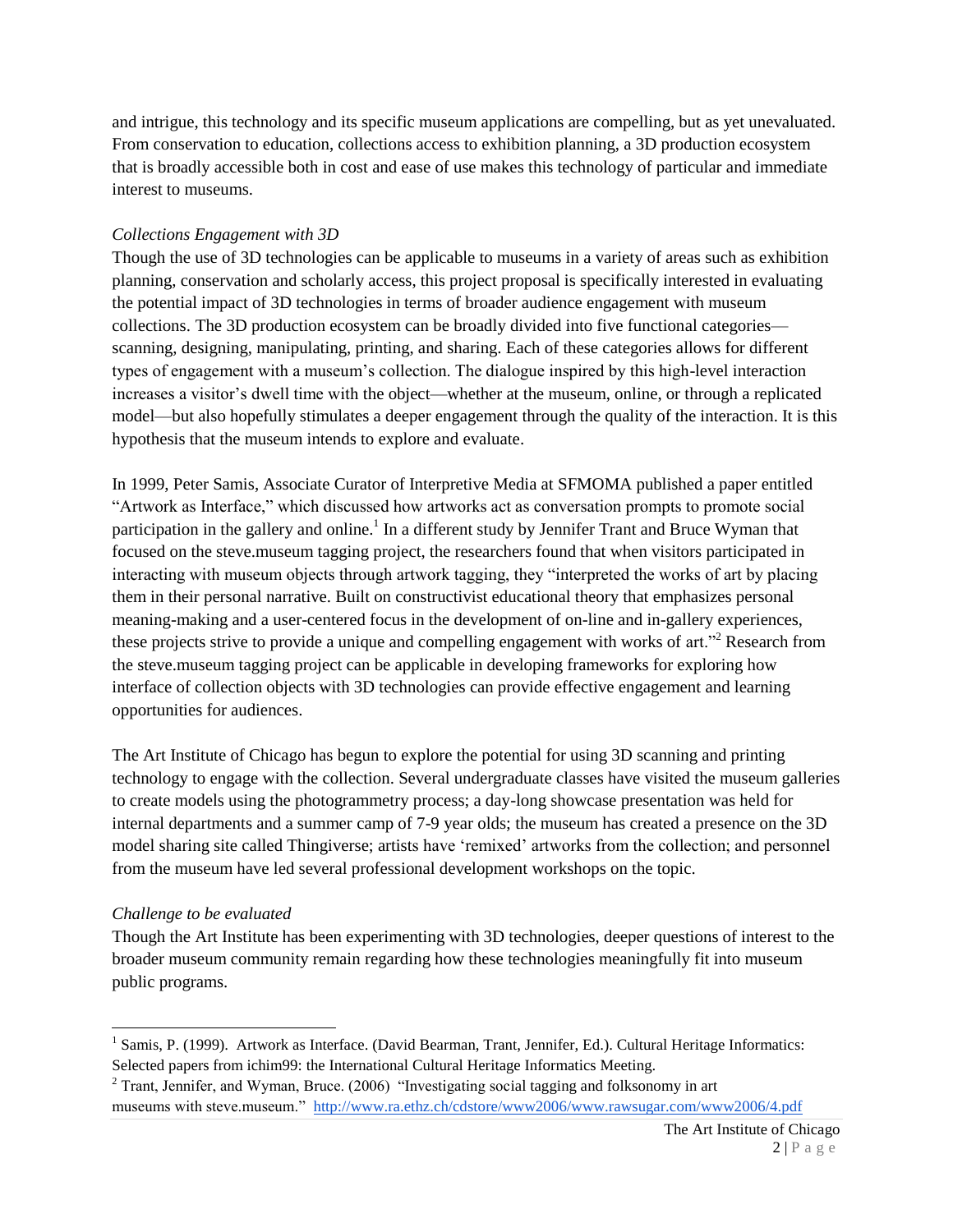## **Can cutting edge technology such as 3D printing be used to encourage a deeper, more meaningful, engagement with museum collections?**

- How can public programs use 3D printing and scanning to stimulate a richer visitor experience, both onsite and online, with 3D object our collections?
- Does the process of this kind of collection access, capture, reproduction, design thinking, remixing and sharing allow for a deeper understanding of the artwork and the world?
- How does this kind of engagement with the collection affect broader outcomes with our audiences, i.e. learning, interdisciplinary literacies, participatory communities, etc.?

### *Significance of challenge to be addressed*

At this moment in time, 3D printing remains a bit of a novelty and source of wonderment—seeing the technology generally inspires a sense of excitement and possibility. Though far more sophisticated versions of this technology have existed in industrial design studios for decades, the recent popularity is due to a convergence of tools and trends that democratize access for an average consumer, and museums, both in terms of price points and learning curves.

The Art Institute will design and host a series of public programs incorporating 3D technologies. These programs will be evaluated and outcomes shared in terms of their effectiveness in engaging the collection. From these results, we will develop guidelines and modular program 'recipes' to be shared with museums and educators. This will provide tools to allow museums of different types, with varied resources to meaningfully incorporate these new technologies.

### *Primary Stakeholders*

This proposal is a joint effort of the Digital Information and Access (DIA) and Museum Education departments at the Art Institute of Chicago. The program advisory board will include staff from DIA and Museum Education, as well as artist instructors from the School of the Art Institute of Chicago (SAIC) and the director of the 'Fab Lab' at the Museum and Science and Industry. Additionally, an evaluation consultant, Elory Rozner of Uncommon Classrooms, will join the advisory committee to help the team develop evaluation strategies for each program. Programs will target different audiences based on the Art Institute's current public programs audience structure i.e. family, adult, teen, and educator. This project has the full and enthusiastic support of Douglas Druick, the museum's President and Eloise W. Martin Director, as part of his larger institutional plans to foster an environment of educational and technological flexibility and responsiveness in support of the permanent collection and special exhibitions.

### **Project Work Plan**

#### *Summary*

Digital Information and Access (DIA) and Museum Education will develop five public programs focused on aspects of collection engagement incorporating aspects of 3D printing and scanning technologies. Programs will target different audiences (i.e. family, adult, teen, teachers), vary in duration and be evaluated for distinct engagement-focused outcomes. Some of these programs may be incorporated into already-existing events such as the Family Festivals, held at six times throughout the year.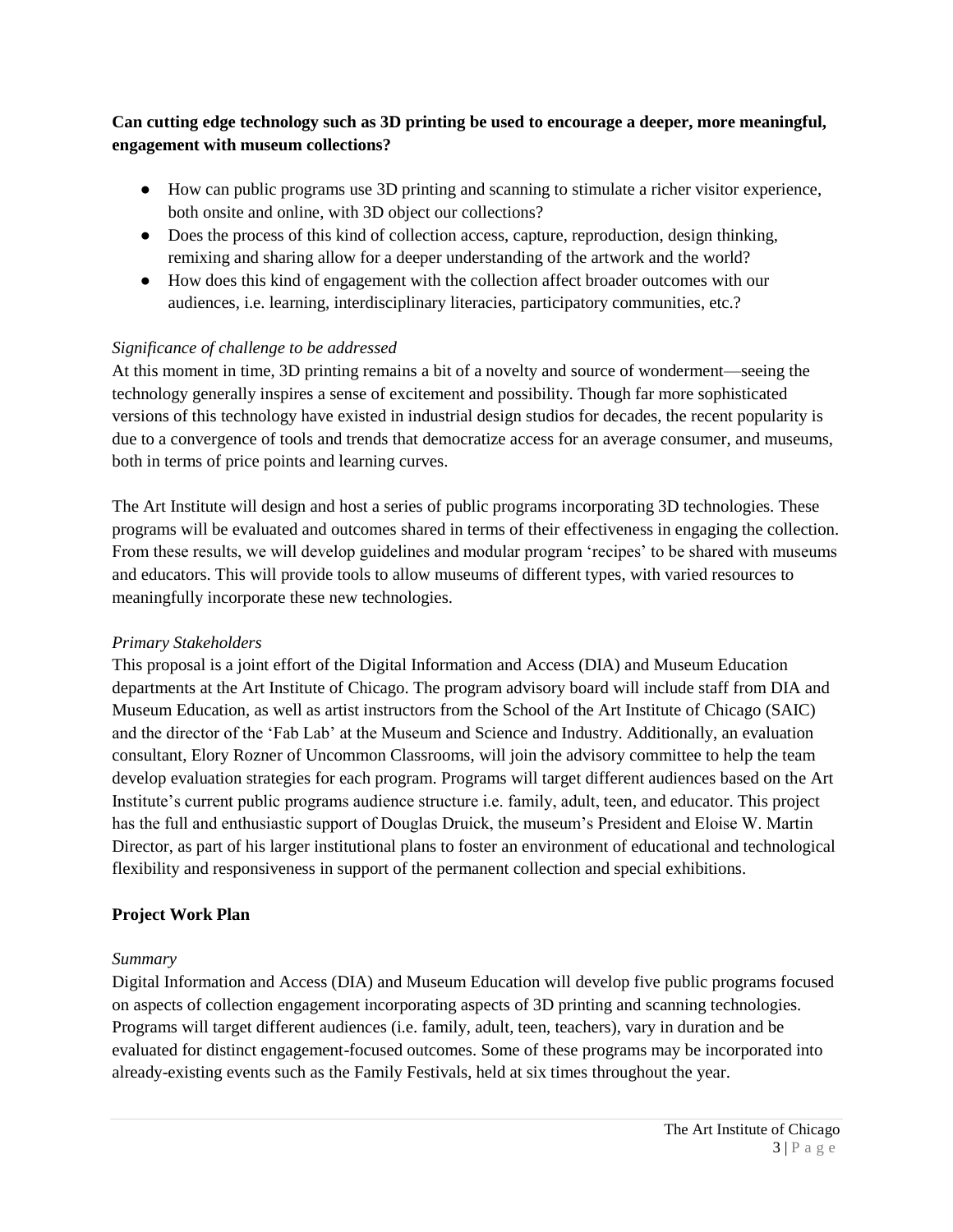For the duration of the grant period, an advisory team will be assembled comprised of the key stakeholders developing the programs, Rabiah M. Mayas, Ph.D. Director of Science and Integrated Strategies at the Museum of Science and Industry, evaluation consultant Elory Rozner and partners from the School of the Art Institute of Chicago (SAIC) including 3D printing artist/instructor Tom Burtonwood. The advisory team will collaboratively discuss the incorporation of these technologies and address associated challenges. Aided by the evaluation consultant, the advisory committee determines what outcomes will be measured for each program and designs an evaluation strategy. Following each program, the advisory committee discusses and documents findings associated with the stated challenges. A 3D initiatives work-study student will support the project each semester under the guidance of the DIA department.

The evaluation consultant will be involved in all of the front-end planning and development, will attend all of the advisory committee meetings, and generally oversee the evaluation strategy. The Art Institute will take on the bulk of data collection and transcription during the programs, though the evaluator will attend one instance of each different program. The evaluator will analyze the data and identify implications for broader discussion with the advisory committee.

### *Program Details*

Though the advisory committee will hone each proposed program, preliminary outlines have been sketched out for the purposes of developing a project budget. Further details are available in the supplemental information section.

#### Program 1: Hands On! (Adults)

This program would allow enhanced access to works of art for adult museum visitors of all abilities. Many of the works in our collection were intended to be handled and used by their original owners; using 3D technology a series of works would be reproduced to allow visitors to explore the texture, scale, and sensory elements of proxy objects. While allowing visitors with low-vision, developmental disabilities, and Alzheimer's primary access to works of art, these experiences would enhance the experience of all AIC visitors by engaging their curiosity, allowing them a unique tactile experience not otherwise possible in the galleries, and fostering greater understanding of form and function. This experiment needs to grapple with the effectiveness of tactile engagement considering difference in material translation between the object and the proxy object.

### Program 2: Pose like a Statue (Families)

In this drop-in program that will run as part of the Diwali Family Festival (a day of programs and activities celebrating India's fall festival of lights), families will take a tour of sculptures throughout the museum, focusing on our collection of Hindu art. Tour texts will discuss the differences and similarities in the sculptures from different cultures and epochs. In addition, families will create pencil drawings of sculptures, to help them see the physical gestures and poses of the sculptures. Returning from their tour, children will be asked to imitate their favorite sculpture. This imitation will be captured with a 3D scan allowing for a 3D print of the child as the museum sculpture. This program is designed to guide visitors to consider collections in a playful manner and place themselves into the museum through the personalized creation of their own 3D sculpture.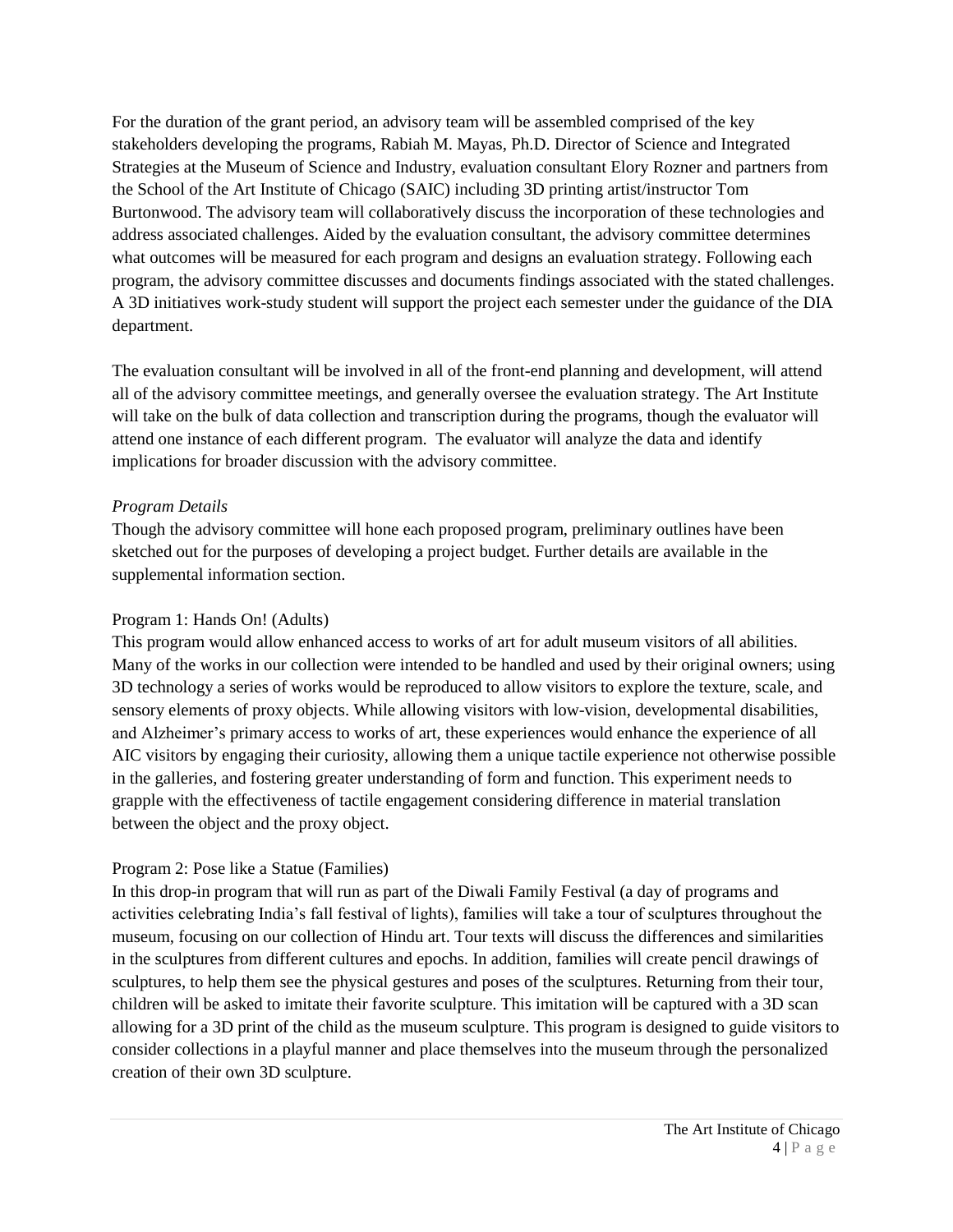## Program 3: Cutting Edge—3D Printing and Arts Education (Educators)

This workshop, taking place on three different Saturdays in the spring of 2014, introduces art, architecture, and design teachers to newly available 3D printer technologies and concepts of additive manufacturing. A selection of objects from the Art Institute's Architecture and Design collection will be used to consider the conceptual shift involved in designing using 3D printing. Participants will use Google SketchUp and work collaboratively to create new designs or modify existing objects in ways that optimize the opportunities available through 3D printing.

The workshop approach is modeled on 21st Century Skills and promotes real-world applications along with cooperative and integrated learning approaches.

### Program 4: Teen Lab (Teens)

The Art Institute has a successful after-school program for teenagers called Teen Lab. This project would incorporate a 3D printing project into the broader Teen Lab creative program, likely as one aspect of a larger project embracing many media techniques. Teens would learn new art-making techniques, explore how 3D scanning and printing might allow us to engage with the collection/museum in new ways and be introduced to a larger community of users through Thingiverse or other online communities to share work outside of the program.

### Program 5: Objects: Remixed, Reconfigured (Tweens)

The museum will visit the museum galleries to explore the world of the re-mixed such as Chinese tomb guardian figures, African masks, mythological beasts, surrealist paintings, and contemporary collages. In the studios, each participant will create a portfolio of drawings, digital photos, and prints that they will use as source material for a final project created with a 3D printer. The objectives for this program are to encourage a playful exploration of Art Institute collection objects through "looking" exercises and studio experiences, with a special focus on developing 21st century technology-based skills.

### *Staff, Project Partners and Financial Resources*

This project will be overseen by Elizabeth (Liz) Neely, Director of Digital Information and Access and implemented with four core Museum Education staff: David Stark, Interim Woman's Board Executive Director and Director of Adult Programs; Susan Kuliak, Interim Trott Family Director of Interpretive Exhibitions and Family Programs; Robin Schnur, Director of Student Programs; Sarah Alvarez, Director of Teacher Programs. Additional support will come from Carolina Kaufman, Education Technology Manager. Project partners Rabiah M. Mayas, PhD, from the Museum of Science and Industry, and artist Tom Burtonwood will serve on the project's advisory panel, and Elory Rozner of Uncommon Classrooms will serve as the independent evaluator. The total project cost stands at  $T<sub>K</sub>$  with the proposed grant of \$25,000 covering direct service expenses and the balance to be covered by the museum's annual operating funds.

### **Project Results**

A project blog will be developed to track the discussions of the advisory committee, program preparation, our evaluation strategies, the programs in action and our outcomes. Documenting the project in-progress